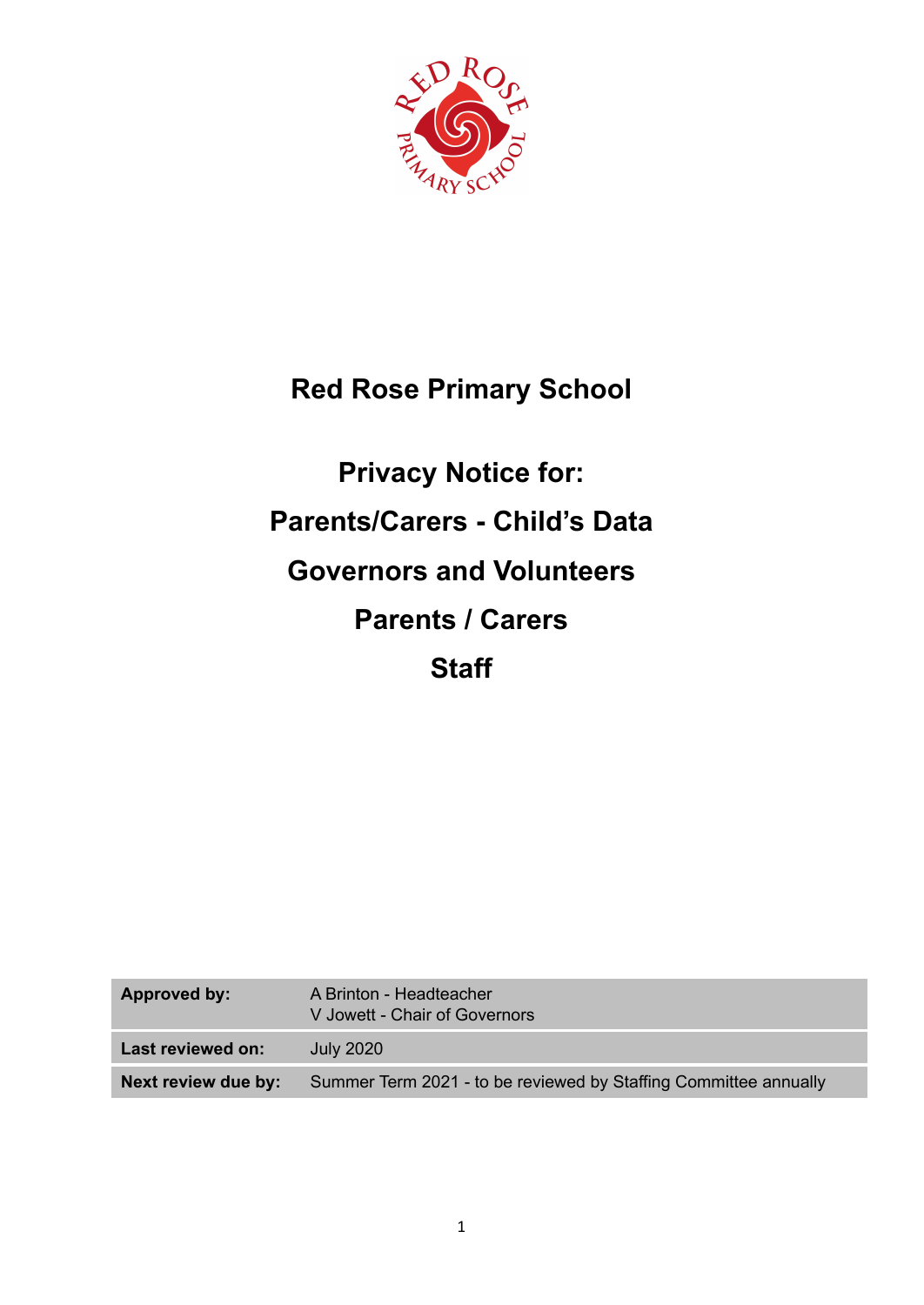

# **1. Privacy notice**

This privacy notice explains how we collect, store and use personal data about pupils, parents, carers, governors, volunteers and staff. We, Red Rose Primary School, are the 'data controller' for the purposes of data protection law.

Our Data Protection Officer (DPO) is Mr Ross.

# **2. Who we are and what we do**

We are Red Rose Primary School, Chester-le-Street, County Durham, DH3 3NA. We are a maintained primary school for children ages 4 – 11 years old. Our local authority is Durham County Council.

# **3. The personal data we collect and hold**

We hold information about:

- pupils (see Appendix 1)
- governors and volunteers (see Appendix 2)
- parents and carers (see Appendix 3)
- staff (see Appendix 4)

# **4. How we use the data**

We use this data for a variety of purposes which, for each of the above groups is outlined in Appendix 1, 2, 3 and 4.

# **5. Our legal basis for using this data**

We collect and use personal data on the basis of performing a public task (educating children).

On some occasions, we may ask for consent to process data when its use is optional. On those occasions consent can be withdrawn at any time. We will make this clear when we ask for consent, and explain how consent can be withdrawn.

# **6. Collecting this information**

We collect / obtain data from pupils, parents, carers, teachers, volunteers, governors and other staff and other professionals where relevant (e.g. G.P, hospital, social workers etc.)

# **7. How we store this data**

We keep personal information about pupils, and their parents/carers, while they are attending our school. We may also keep it beyond their attendance at our school if this is necessary in order to comply with our legal obligations.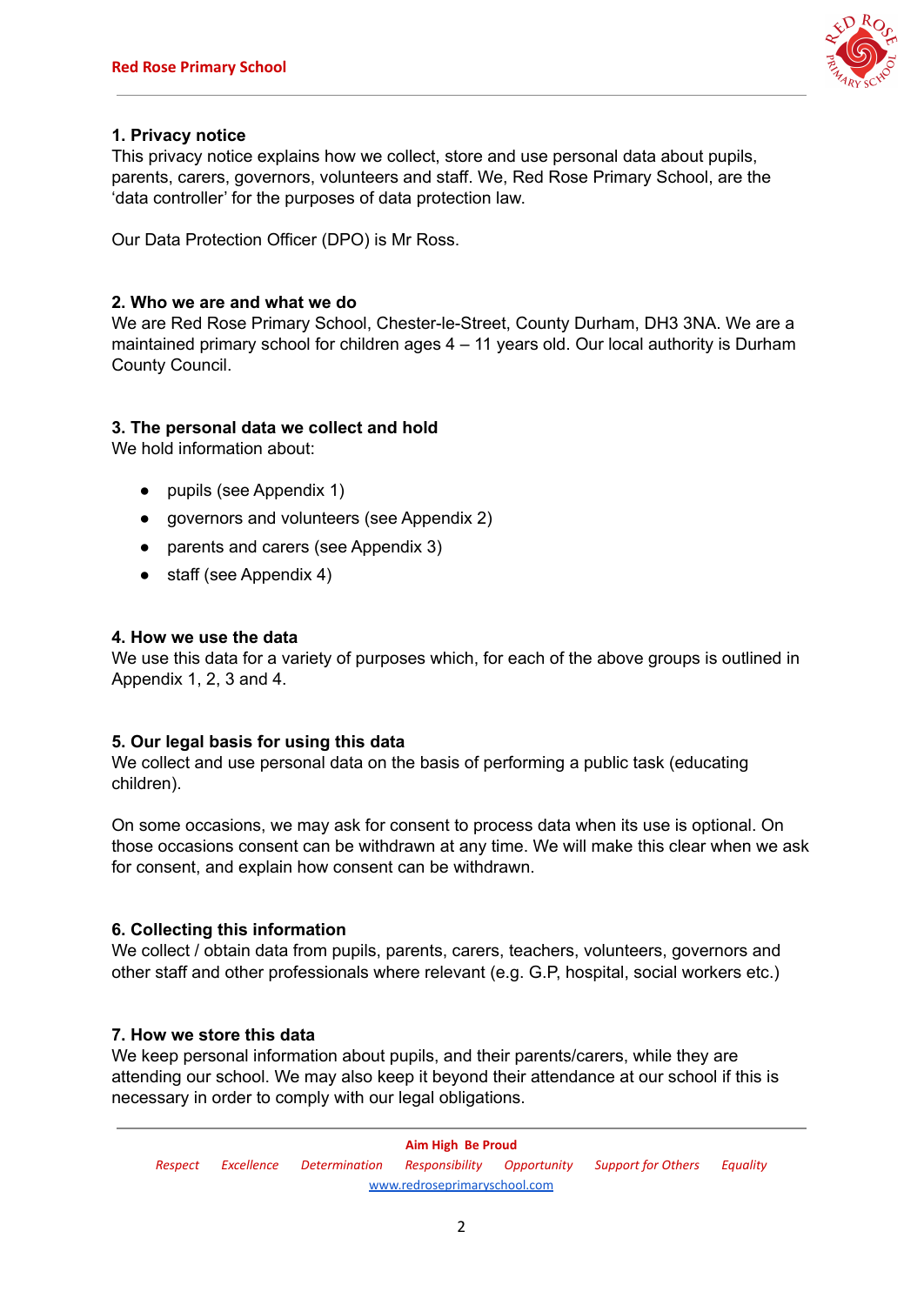

We keep information about volunteers, governors and staff for how long they are associated with the school and beyond if this is necessary to comply with our legal obligations.

We will only retain the data we collect for as long as is necessary. This would be to satisfy the purpose for which it has been collected in accordance with our data retention policy. Please contact us if you would like further details on this policy.

The security of data and information is important to us. This is why we follow a range of security policies and procedures to control and safeguard access to and use of your personal information. This includes both physical and technical security and integrity of all data.

# **8. Data sharing**

We will share information, for instance with health services and local government. Additionally, we may share information with other organisations when we have a legitimate interest to do so. We are required to provide pupil data to central government through the Department for Education and the Education Funding Agency. Where it is necessary to protect a child, the school will also share data with the Local Authority Children's Social Services, medical professional and/or the Police.

We do not transfer personal data to countries outside the European Economic Area. The only exception to this is our use of Google G Suite - However, the GDPR doesn't require storage of personal data in the EU like the 95/46/EC Directive on Data Protection, the GDPR sets forth certain conditions for the transfer of personal data outside the EU. Such conditions can be met via mechanisms such as model contract clauses - which Google G-Suite does..

# **9. Parents and pupils' rights regarding personal data**

Individuals have a right to make a 'subject access request' to gain access to personal information that the school holds about them. This includes access to their child's educational record. This should be made in writing or by e-mail to [redrose@durhamlearning.net](mailto:redrose@durhamlearning.net). The school will respond within a 15 school days timescale. Parents/carers can make a request with respect to their child's data where the child is not considered mature enough to understand their rights over their own data (usually under the age of 16), or where the child has provided consent.

Parents also have the right to make a subject access request with respect to any personal data the school holds about them.

People from the other groups have the right to subject access about themselves.

If you make a subject access request, we will:

● Give you a copy of the information in an intelligible form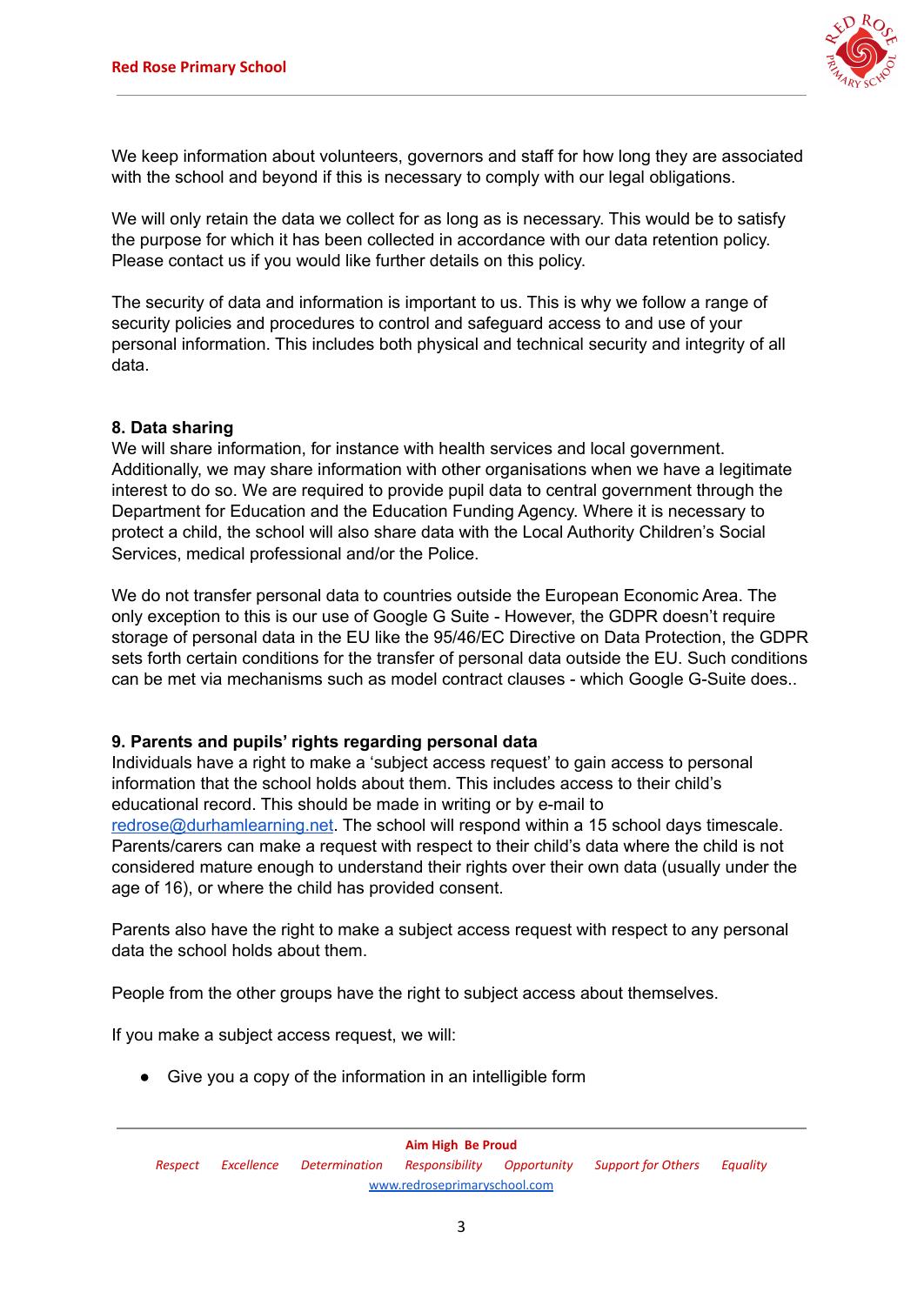

- Give you a description of the data we hold
- Tell you why we are holding and processing it, and how long we will keep it for
- Explain where we got it from, if not from you or your child
- Tell you who it has been, or will be, shared with
- Let you know whether any automated decision-making is being applied to the data, and any consequences of this

Individuals also have the right for their personal information to be transmitted electronically to another organisation in certain circumstances.

If we cannot provide information to you, we will give you a description of the information we hold and the reason why it can not be disclosed to you at the time of your request.

# **10. Other rights**

Individuals have rights regarding how their personal data is used and kept safe, including the right to:

- Object to the use of personal data if it would cause, or is causing, damage or distress
- Prevent it being used to send direct marketing
- Object to decisions being taken by automated means (by a computer or machine, rather than by a person)
- In certain circumstances, have inaccurate personal data corrected, deleted or destroyed, or restrict processing
- Claim compensation for damages caused by a breach of the data protection regulations To exercise any of these rights, please contact our Data Protection Officer (see Section 12).

#### **11. Complaints**

We take any complaints about our collection and use of personal information very seriously. If you think that our collection or use of personal information is unfair, misleading or inappropriate, or have any other concern about our data processing, please raise this with us in the first instance.

To make a complaint, please contact our Data Protection Officer (see Section 12).

Alternatively, you can make a complaint to the Information Commissioner's Office:

- Report a concern online at <https://ico.org.uk/concerns/>
- Call 0303 123 1113
- Or write to: Information Commissioner's Office, Wycliffe House, Water Lane, Wilmslow, Cheshire, SK9 5AF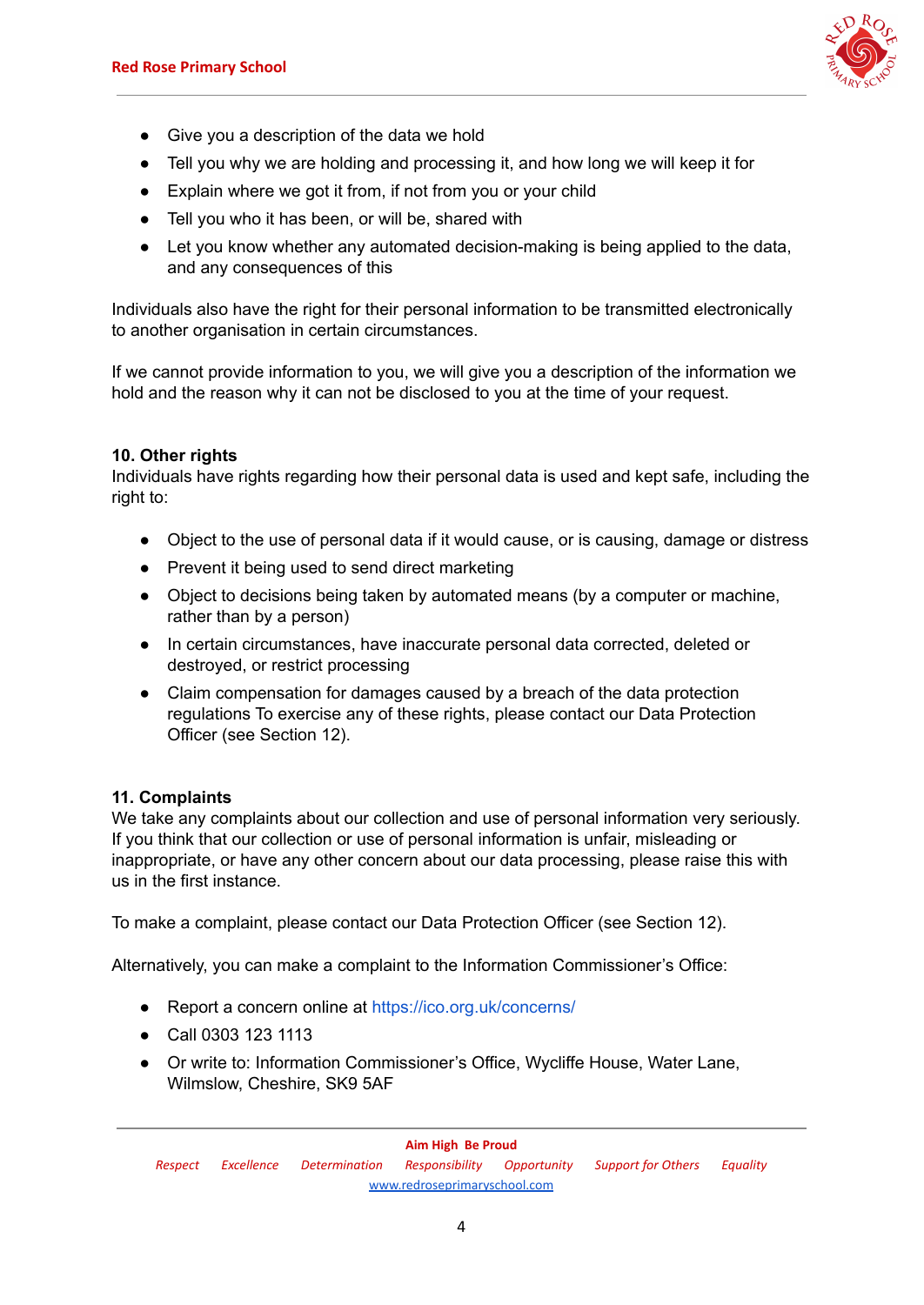

# **12. Contact us**

If you have any questions, concerns or would like more information about anything mentioned in this privacy notice, please contact our Data Protection Officer:

Mr Dave Ross Data Protection Officer Red Rose Primary School York Terrace Chester-le-Street County Durham DH3 3NA

Tel: 0191 388 6251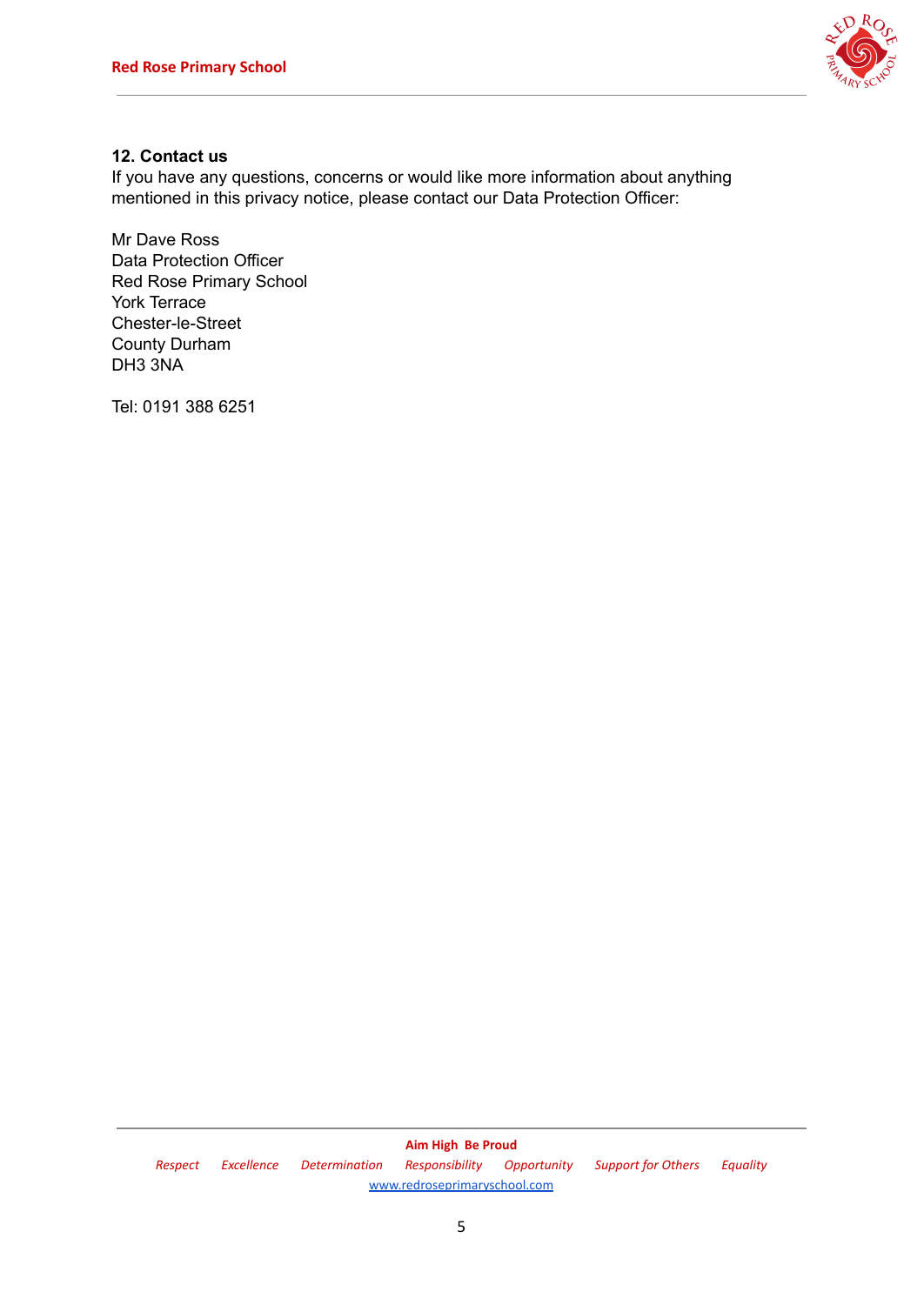

# **How we store and use data about pupils**

We hold personal data about pupils, their parents or carers to support teaching and learning. to provide pastoral care and to assess how the school is performing. We may also receive data about pupils from other organisations including, but not limited to, other schools, local authorities, health care providers and the Department for Education.

Personal data that we may collect, use, store and share (when appropriate) about pupils includes, but is not restricted to:

- Contact details, contact preferences, date of birth, identification documents
- Results of internal assessments and externally set tests
- Pupil and curricular records
- Characteristics, such as ethnic background, eligibility for free school meals, or special educational needs
- Exclusion information
- Details of any medical conditions, including physical and mental health
- Attendance information
- Safeguarding information
- Details of any support received, including care packages, plans and support providers
- Photographs

# **Why we use this data**

We use this data to:

- Support pupil learning
- Monitor and report on pupil progress
- Provide appropriate pastoral care
- Protect pupil welfare
- Assess the quality of our services (including monitoring staff performance)
- Administer admissions waiting lists
- Carry out research
- Comply with the law regarding data sharing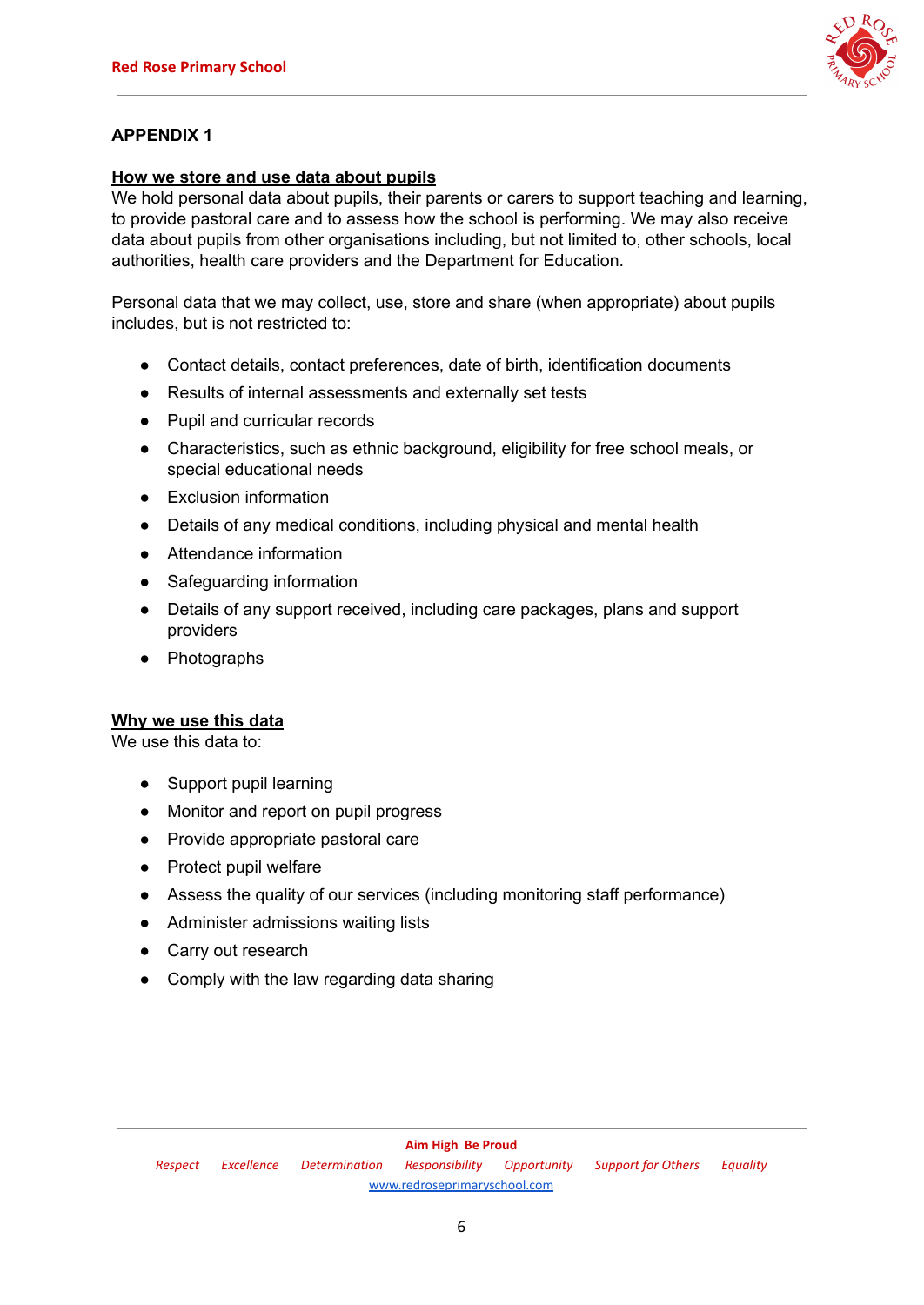

#### **How we store and use data about governors and volunteers**

We process data relating to **governors and those volunteering** at Red Rose Primary School. Personal data that we may collect, use, store and share (when appropriate) about governors and volunteers includes, but is not restricted to:

- Contact details
- References
- Evidence of qualifications
- Employment details
- Information about business and pecuniary interests

We may also collect, store and use information about you that falls into "special categories" of more sensitive personal data. This may include information about (where applicable):

- Race, ethnicity, religious beliefs, sexual orientation and political opinions
- Disability and access requirements

# **Why we use this data**

The purpose of processing this data is to support the school to:

- Establish and maintain effective governance
- Meet statutory obligations for publishing and sharing governors' details
- Facilitate safe recruitment, as part of our safeguarding obligations towards pupils
- Undertake equalities monitoring
- Ensure that appropriate access arrangements can be provided for volunteers who require them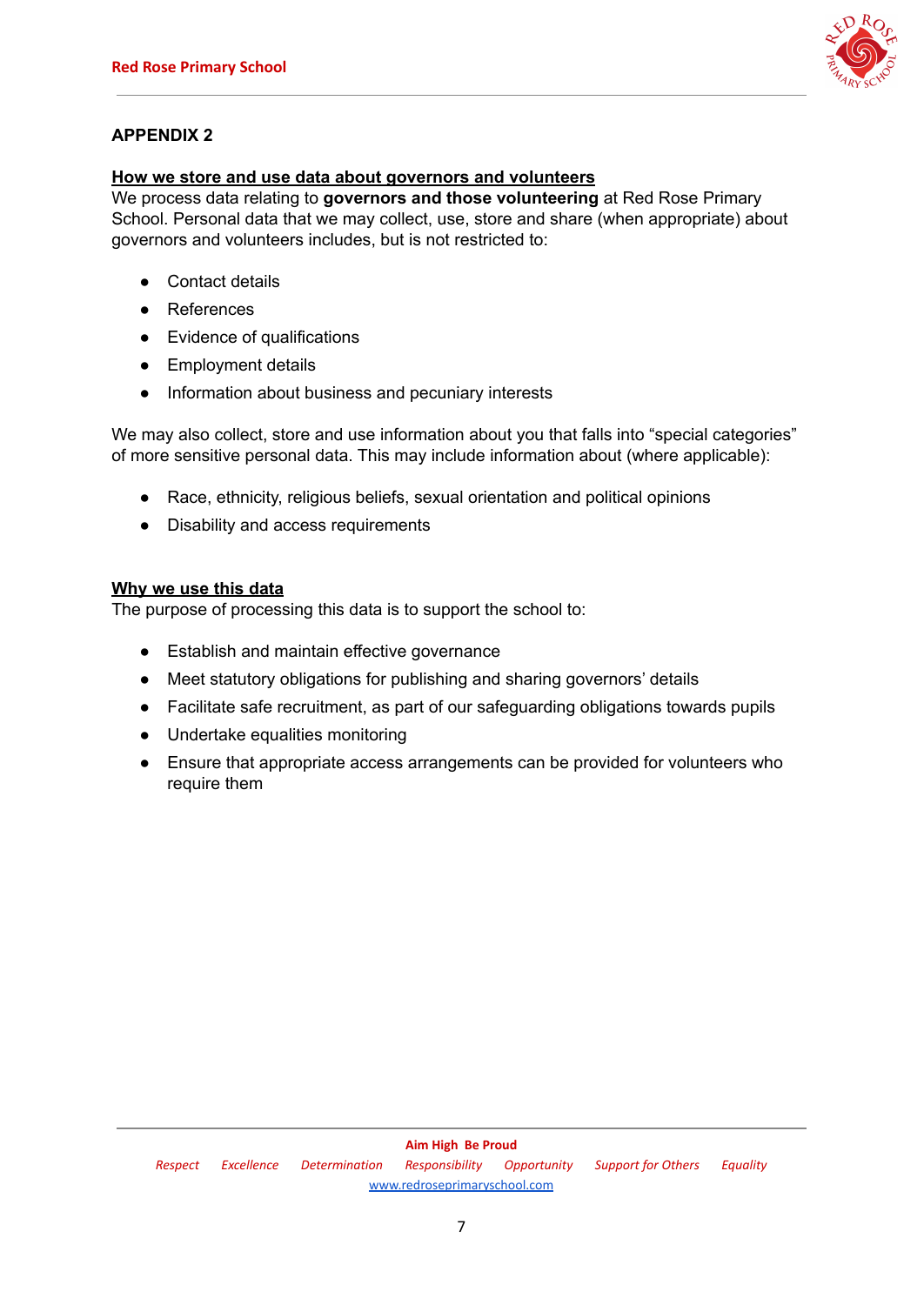

# **How we store and use data about parents and carers**

Personal data about parents or carers that we may collect, use, store and share (when appropriate) about you includes, but is not restricted to:

- Contact details and contact preferences
- Photographs

We may also collect, store and use information about you that falls into "special categories" of more sensitive personal data. This includes information about (where applicable):

- Characteristics, such as ethnicity, languages spoken and eligibility for certain benefits
- Family circumstances
- Physical and mental health, including medical conditions
- Support received, including care packages, plans and support providers

We may also hold data about you that we have received from other organisations, including other schools and social services.

#### **Why we use this data**

We use this data to:

- Report to parents' or carers' child's attainment and progress
- Keep parents and carers informed about the running of the school (such as emergency closures) and events
- Provide appropriate pastoral care
- Protect pupil welfare
- Administer admissions waiting lists
- Assess the quality of our services
- Carry out research
- Comply with our legal and statutory obligations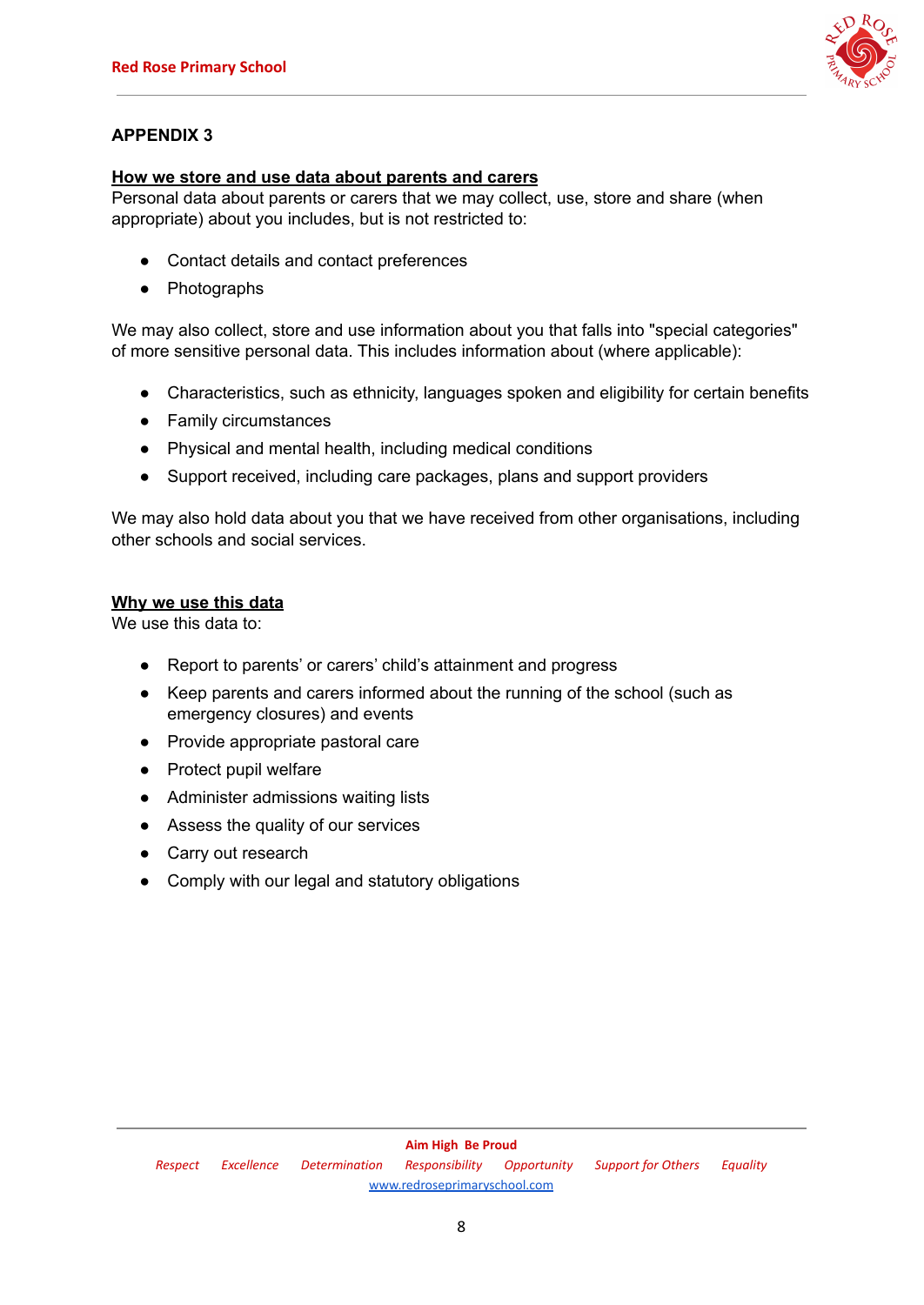

# **How we store and use data about staff**

We process data relating to those we employ, or otherwise engage, to work at our school. Personal data that we may collect, use, store and share (when appropriate) about you includes, but is not restricted to:

- Contact details
- Date of birth, marital status and gender
- Next of kin and emergency contact numbers
- Salary, annual leave, pension and benefits information
- Bank account details, payroll records, National Insurance number and tax status information
- Recruitment information, including copies of right to work documentation, references and other information included in a CV or cover letter or as part of the application process
- Qualifications and employment records, including work history, job titles, working hours, training records and professional memberships
- Performance information
- Outcomes of any disciplinary and/or grievance procedures
- Absence data
- Copy of driving licence
- Photographs
- Data about your use of the school's information and communications system

We may also collect, store and use information about you that falls into "special categories" of more sensitive personal data. This includes information about (where applicable):

- Race, ethnicity, religious beliefs, sexual orientation and political opinions
- Trade union membership
- Health, including any medical conditions, and sickness records

# **Why we use this data**

The purpose of processing this data is to help us run the school, including to:

- Enable staff to be paid
- Facilitate safe recruitment, as part of our safeguarding obligations towards pupils
- Support effective performance management
- Inform our recruitment and retention policies
- Allow better financial modelling and planning